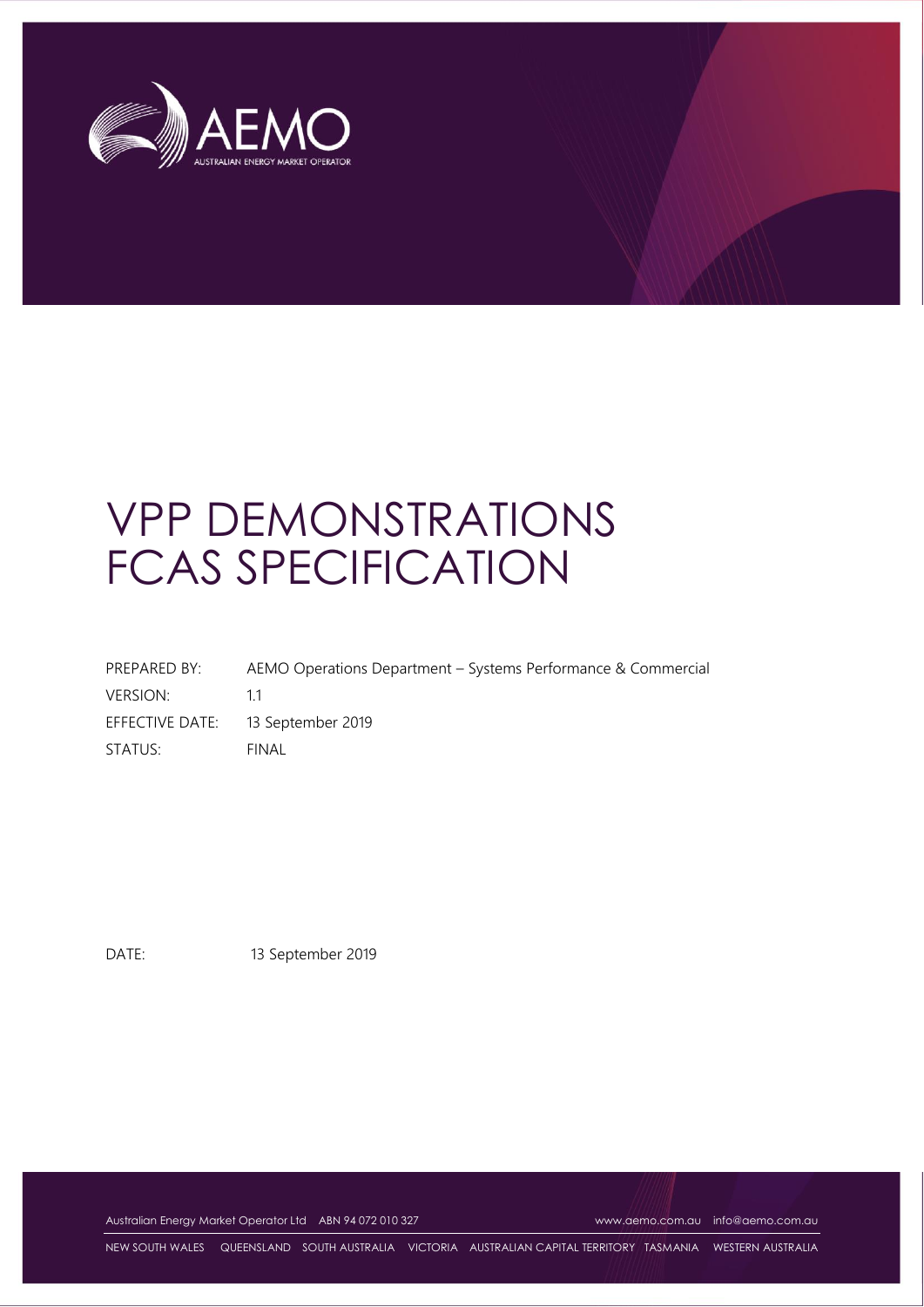

## **VERSION RELEASE HISTORY**

| Version | <b>Effective Date</b> | Summary of Changes                                                         |
|---------|-----------------------|----------------------------------------------------------------------------|
| 1.0     | 1 August 2019         | First issue of the final specification for DER to provide Contingency FCAS |
| 1.1     | 12 September<br>2019  | Minor amendment to section 1                                               |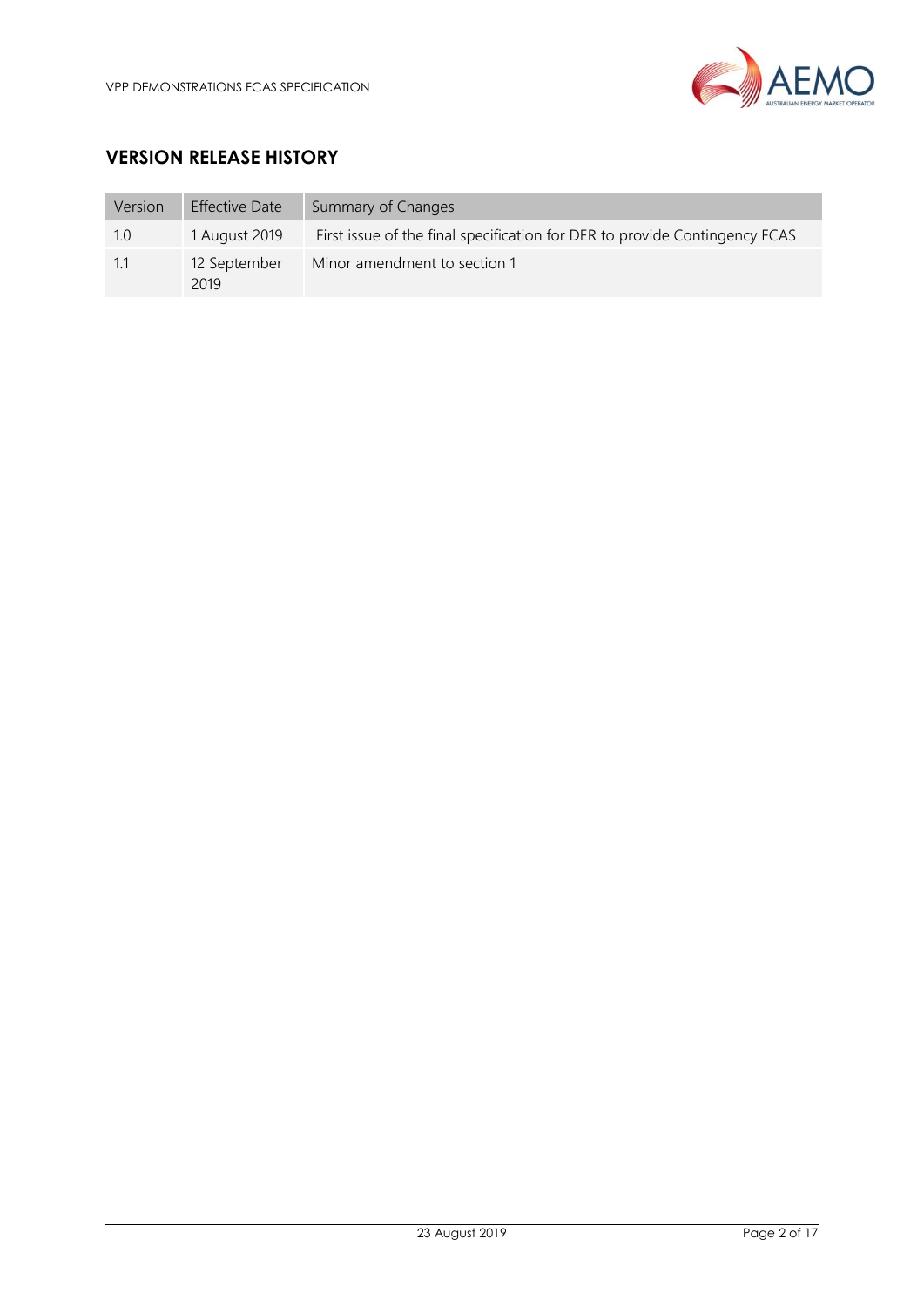

## **DISCLAIMER**

This document is made available to you on the following basis:

1. Purpose – this document is provided to you for information purposes only. You are not permitted to commercialise it or any information contained in it.

2. Reliance – this document may be subsequently amended. Any reliance on this document is at your own risk.

3. Intellectual Property – the Australian Energy Market Operator Limited is the owner of the copyright in this document. All rights are reserved. All material is subject to copyright under the *Copyright Act 1968*  (Commonwealth) and permission to copy it, or any parts of it, must be obtained in writing from Australian Energy Market Operator Limited. Australian Energy Market Operator Limited is the owner of all other intellectual property rights in this document and the information contained in it. You must not in any way, or by any means, store, reproduce or modify it without Australian Energy Market Operator Limited express written consent.

4. No Warranty – neither Australian Energy Market Operator Limited, nor any of its advisers, consultants or other contributors to this document (or their respective associated companies, businesses, partners, directors, officers or employees), make any representation or warranty, express or implied, as to the currency, accuracy, reliability or completeness of this document, or the information contained in it.

5. No Liability – to the maximum extent permitted by law, neither Australian Energy Market Operator Limited, nor any of its advisers, consultants or other contributors to this document (or their respective associated companies, businesses, partners, directors, officers or employees) shall have any liability (whether arising from negligence or otherwise) in respect of your use of the information (including any reliance on its currency, accuracy, reliability or completeness) contained in this document.

© 2019 – Australian Energy Market Operator Limited is the owner of the copyright in this document. All rights reserved.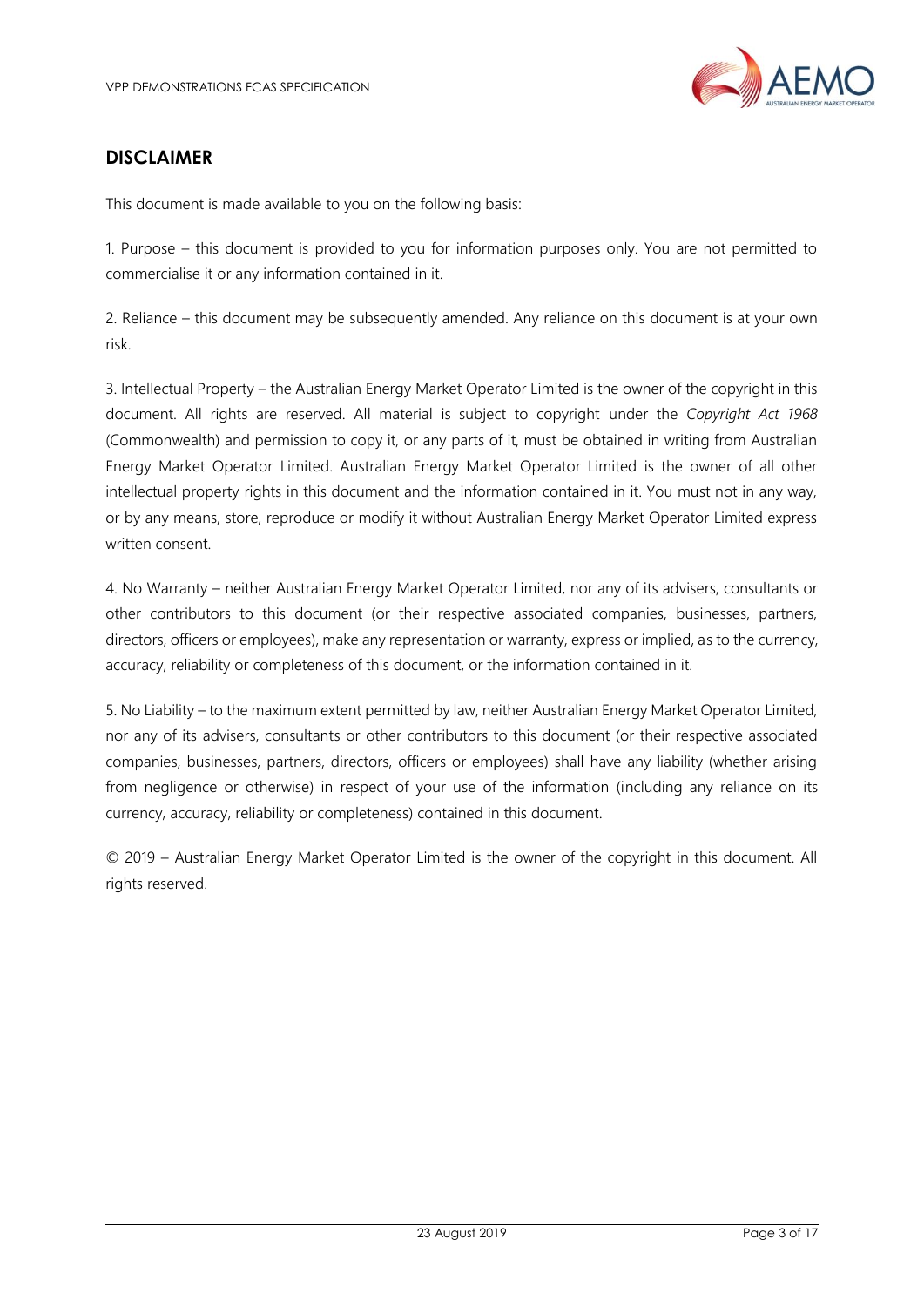

# **CONTENTS**

| $\mathbf{1}$ . | <b>INTRODUCTION</b>                       | 5  |
|----------------|-------------------------------------------|----|
| 1.1.           | Background                                | 5  |
| 1.2.           | Purpose of this document                  | 5  |
| 1.3.           | Definitions and interpretation            | 6  |
| 1.4.           | Interaction of this document with MASS    | 6  |
| 1.5.           | Contingency FCAS delivery                 | 7  |
| 2.             | VPP DEMONSTRATIONS TELEMETRY REQUIREMENTS | 7  |
| 2.1.           | Measurement points                        | 7  |
| 2.2.           | Monitoring and recording requirements     | 10 |
| $\mathbf{3}$ . | COMPLIANCE                                | 14 |
| APPENDIX A.    |                                           | 15 |
| APPENDIX B.    |                                           | 16 |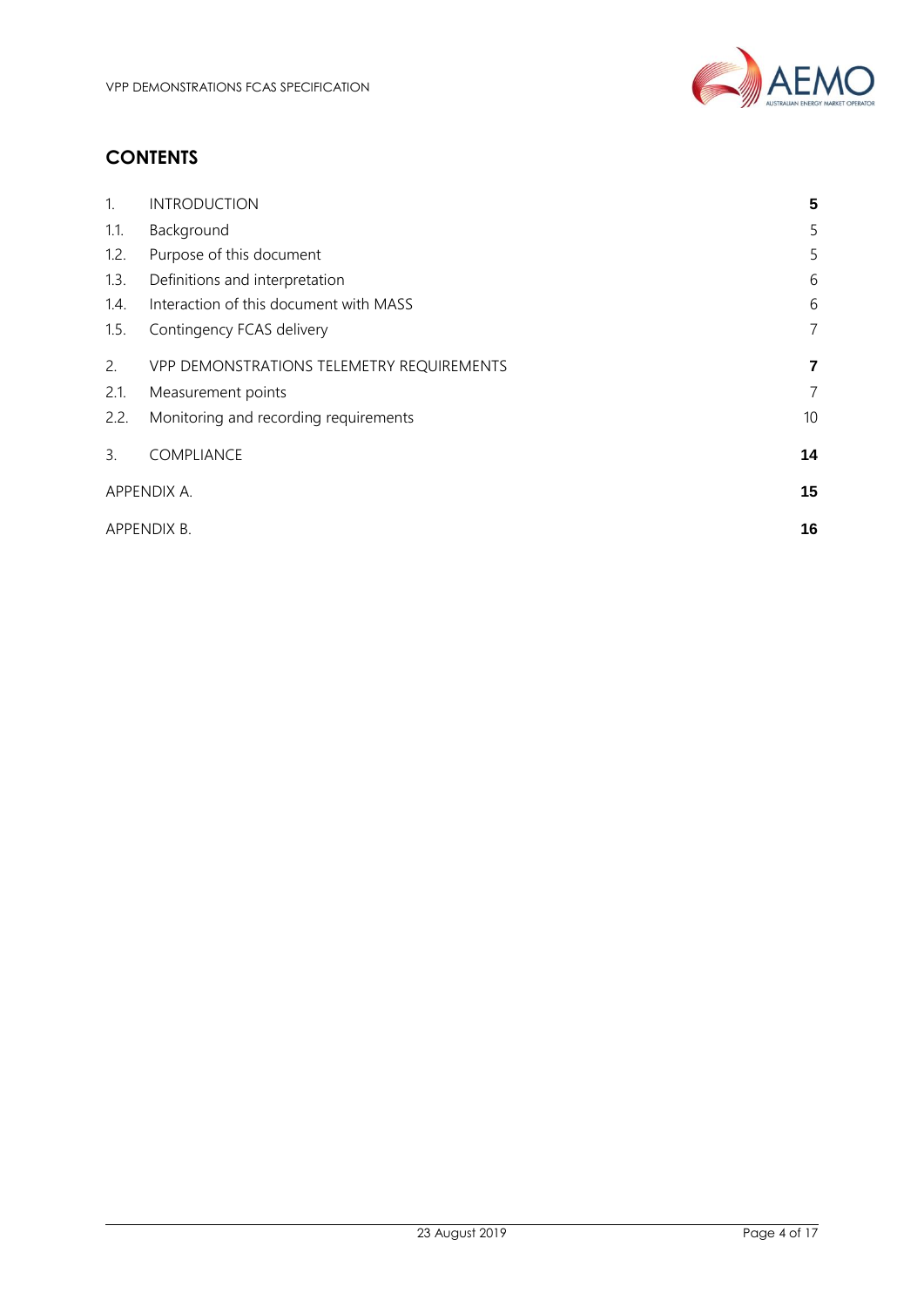

## <span id="page-4-0"></span>**1. INTRODUCTION**

The specifications in this document relate to measurement facilities for distributed energy resources (DER) in virtual power plants (VPPs) to provide contingency frequency control ancillary services (FCAS).

## <span id="page-4-1"></span>**1.1. Background**

Traditionally, FCAS in the National Electricity Market (NEM) have been provided by utility-scale transmission connected plant that have high-speed data recorders in place as standard to confirm they are able to meet their registered Generator Performance Standard. These data recorders meet or exceed the telemetry requirements of the Market Ancillary Service Specification (MASS).

In recent years, the NEM has witnessed an unprecedented rise in the uptake of DER. These facilities, if properly orchestrated, are increasingly capable of providing frequency control services to the market.

AEMO is launching the Virtual Power Plant (VPP) Demonstrations to trial alternative metering and telemetry arrangements that would be manageable within VPP arrangements, but have sufficient capability to meet the need to verify fast FCAS delivery by aggregated DER. As provided for in Section 7.3 of the MASS, AEMO may allow an Ancillary Service Facility to participate in a trial to test the performance of new technologies.

## <span id="page-4-2"></span>**1.2. Purpose of this document**

l

This VPP Demonstration FCAS Specification applies to Market Participants who intend to apply to classify their loads as ancillary service loads, or who have so classified their loads, in the VPP Demonstration (VPP Participant). Further information on the VPP Demonstration, including how to apply for enrolment, are set out in the VPP Enrolment Guide<sup>1</sup>.

This VPP Demonstration FCAS Specification provides:

- the monitoring and recording requirements which a VPP Participant must install and maintain, and the standards which apply to the equipment, to monitor and record the response of the *ancillary service load* to changes in the *frequency* of the *power system* under clauses 3.11.2(f) and (g) of the Rules;
- certain circumstances in which AEMO intends to request a report detailing how the relevant *facility* responded to a particular change or particular changes in the *frequency* of the *power system* in accordance with clause 3.11.2(h) of the Rules; and
- the standard test procedures that AEMO will use when requiring a VPP Participant to demonstrate the relevant *plant's* capability to provide the *market ancillary service* to the satisfication of AEMO under clause 3.11.2(i) of the Rules.

Nothing in this document should be taken to represent that these arrangements will continue after the VPP Demonstrations are complete, that any VPP will be permitted to participate in the VPP Demonstrations, or that any VPP will be able to participate in the FCAS markets after the VPP Demonstrations are completed.

Learnings from the VPP Demonstrations and the consultation in connection with MASS consultation will inform the ongoing arrangements for FCAS registration as those processes are completed. This may result in amendments to telemetry/metering equipment requirements for DER in VPPs.

<sup>1</sup> [http://aemo.com.au/-/media/Files/Electricity/NEM/DER/2019/VPP-Demonstrations/VPP-Demonstrations-](http://aemo.com.au/-/media/Files/Electricity/NEM/DER/2019/VPP-Demonstrations/VPP-Demonstrations-Enrolment-Guide)[Enrolment-Guide](http://aemo.com.au/-/media/Files/Electricity/NEM/DER/2019/VPP-Demonstrations/VPP-Demonstrations-Enrolment-Guide)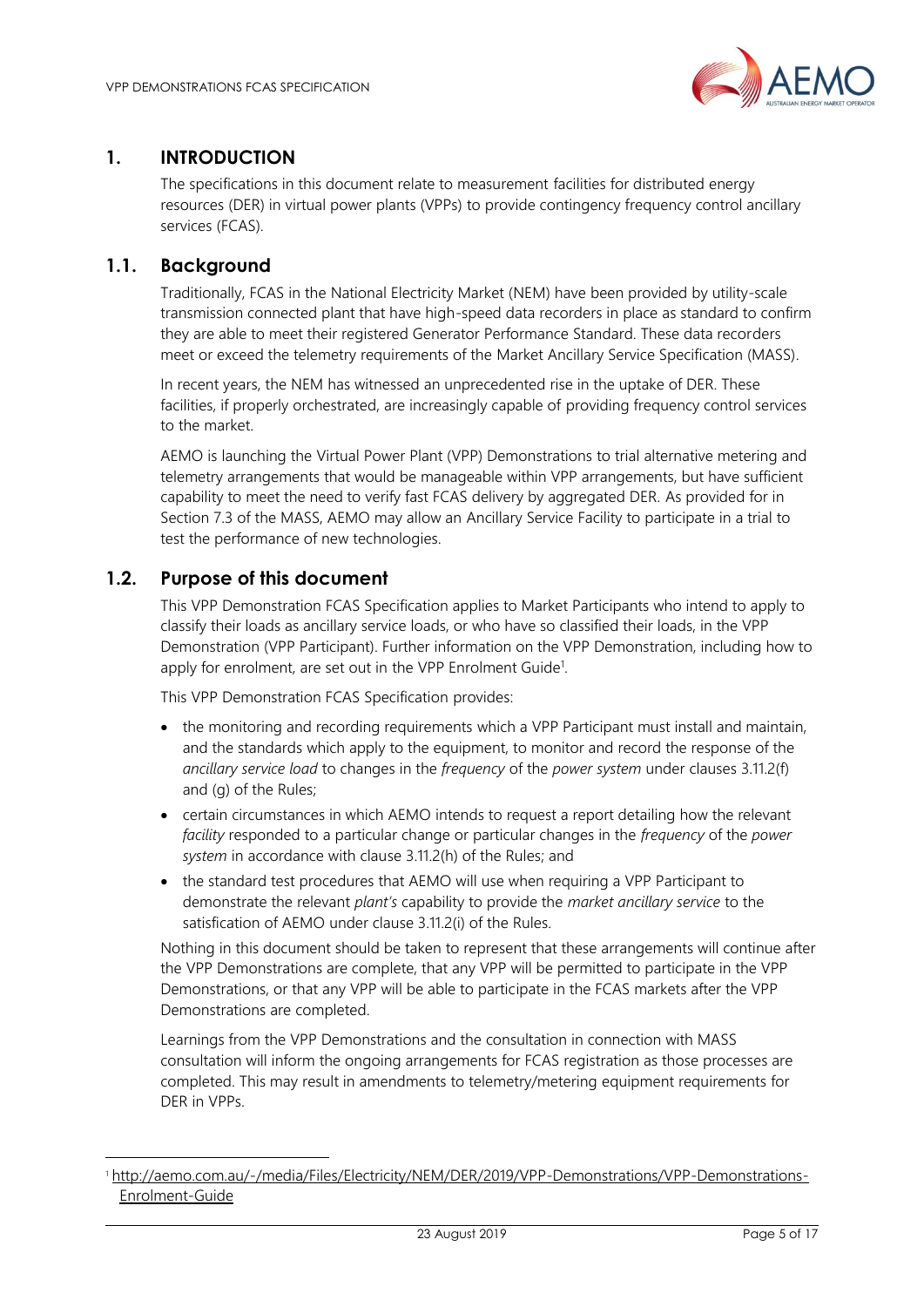

Parties installing telemetry and metering equipment on the basis of this specification do so at their own risk.

## <span id="page-5-0"></span>**1.3. Definitions and interpretation**

Terms defined in the MASS, the National Electricity Law or the National Electricity Rules (NER) have the same meaning in this VPP Demonstration FCAS Specification, unless otherwise specified in this section 1.3.

These requirements in the VPP Demonstration FCAS Specification support the following definitions for the purposes of the VPP Demonstrations:

| Term                   | Definition                                                                                                                                                                                      |  |
|------------------------|-------------------------------------------------------------------------------------------------------------------------------------------------------------------------------------------------|--|
| Aggregated Loud Amount | means the amount of power flow through one or more<br>connection points of an aggregated ancillary service load,<br>measured in megawatts (MW).                                                 |  |
| Load Amount            | means the amount of power flow through a connection<br>point of an ancillary services load, measured in MW.                                                                                     |  |
| Lower Response         | means:                                                                                                                                                                                          |  |
|                        | (a) the decrease in export of power from the connection<br>point with respect to the corresponding Initial Value,<br>measured in MW, with flow from the connection point<br>being positive; and |  |
|                        | (b) the increase in import of power to the connection point<br>with respect to the corresponding Initial Value,<br>measured in MW, with flow towards the connection<br>point being negative.    |  |
| Raise Response         | means:                                                                                                                                                                                          |  |
|                        | (a) the increase in export of power from the connection<br>point with respect to the corresponding Initial Value,<br>measured in MW, with flow from the connection point<br>being positive; and |  |
|                        | (b) the decrease in import of power to the connection<br>point with respect to the corresponding Initial Value,<br>measured in MW, with flow towards the connection<br>point being negative.    |  |

Table 1 Definition of term

## <span id="page-5-1"></span>**1.4. Interaction of this document with MASS**

The VPP Demonstration FCAS Specification applies in accordance with the MASS, the National Electricity Rules (Rules) and the National Electricity Law.

The provisions in the MASS apply to the VPP Participant and the performance of ancillary services except as expressly provided in this VPP Demonstration Specification.

The National Electricity Rules and National Electricity Law prevail over the VPP Demonstration FCAS Specification to the extent of any inconsistency.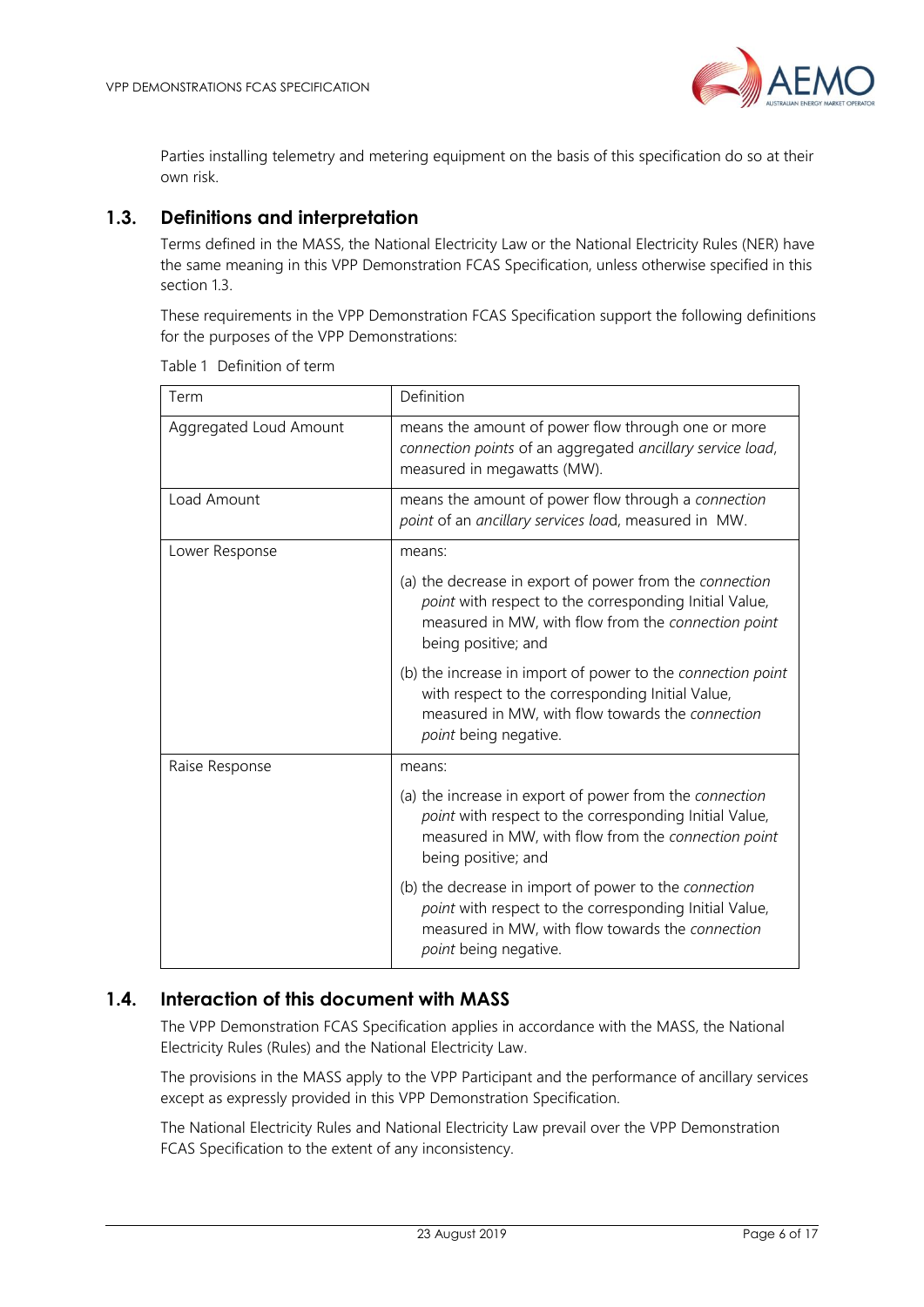

## <span id="page-6-0"></span>**1.5. Contingency FCAS delivery**

To determine if the VPP Demonstrations have been successful, AEMO will verify the performance of the VPP based on the aggregated response of the ancillary service loads to deliver contingency FCAS during a frequency disturbance.

## <span id="page-6-1"></span>**2. VPP DEMONSTRATIONS TELEMETRY REQUIREMENTS**

The telemetry requirements set out below are issued by AEMO under Clause 3.11.2(f) of the National Electricity Rules (Rules) and apply for the purposes of the VPP Demonstrations only.

AEMO will apply the following minimum monitoring and recording requirements to parties that may participate in the VPP Demonstrations to deliver contingency FCAS from aggregated DER. Note that, depending on the proposed service, AEMO may require further conditions to be met.

### <span id="page-6-2"></span>**2.1. Measurement points**

FCAS response measurement points vary according to the configuration of the controllable devices behind the *connection point.* Some examples of the location of the FCAS response measurement points are provided as follows:

(a) If FCAS is being delivered from a battery energy storage system and controlled load via a main control unit, frequency and power must be measured at the main control unit as shown in Figure 1. The main control unit in Figure 1 is not required to be a separate physical device and could be integrated with the hybrid inverter shown below or the battery inverter as shown in Figure 2.



#### **Figure 1 Main control unit FCAS measurement point**

(b) If FCAS is being delivered from a battery energy storage system via a dedicated inverter, frequency and power must be measured at the battery inverter level and for the noncontrolled load, as shown in Figure 2.

If the raise or lower FCAS response from the battery energy storage system varies with changes to the photovoltaic (PV) output or the non-controlled load during a frequency excursion, the net active power response behind the connection point must be provided to AEMO for the verification of the FCAS delivery.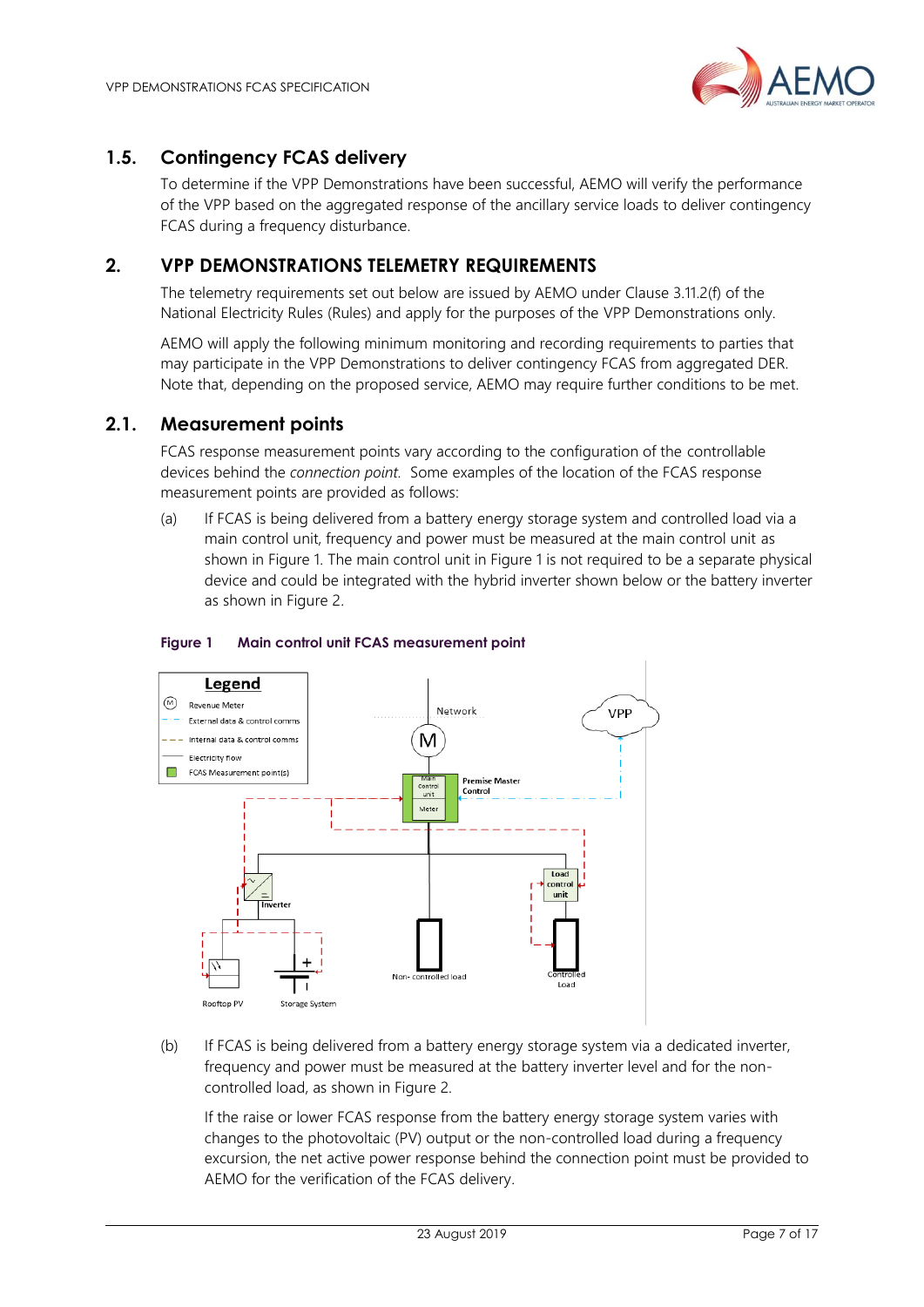



#### **Figure 2 Dedicated battery inverter FCAS measurement point**

(c) If FCAS is being delivered from a battery energy storage system via a hybrid inverter, frequency and power must be measured at the inverter level and for the non-controlled load, as shown in Figure 3.

If the raise or lower FCAS response from the battery energy storage system varies with changes to the PV output or the non-controlled load during a frequency excursion, the net active power response behind the connection point must be provided to AEMO for the verification of the FCAS delivery.

#### **Figure 3 Hybrid inverter FCAS measurement point**

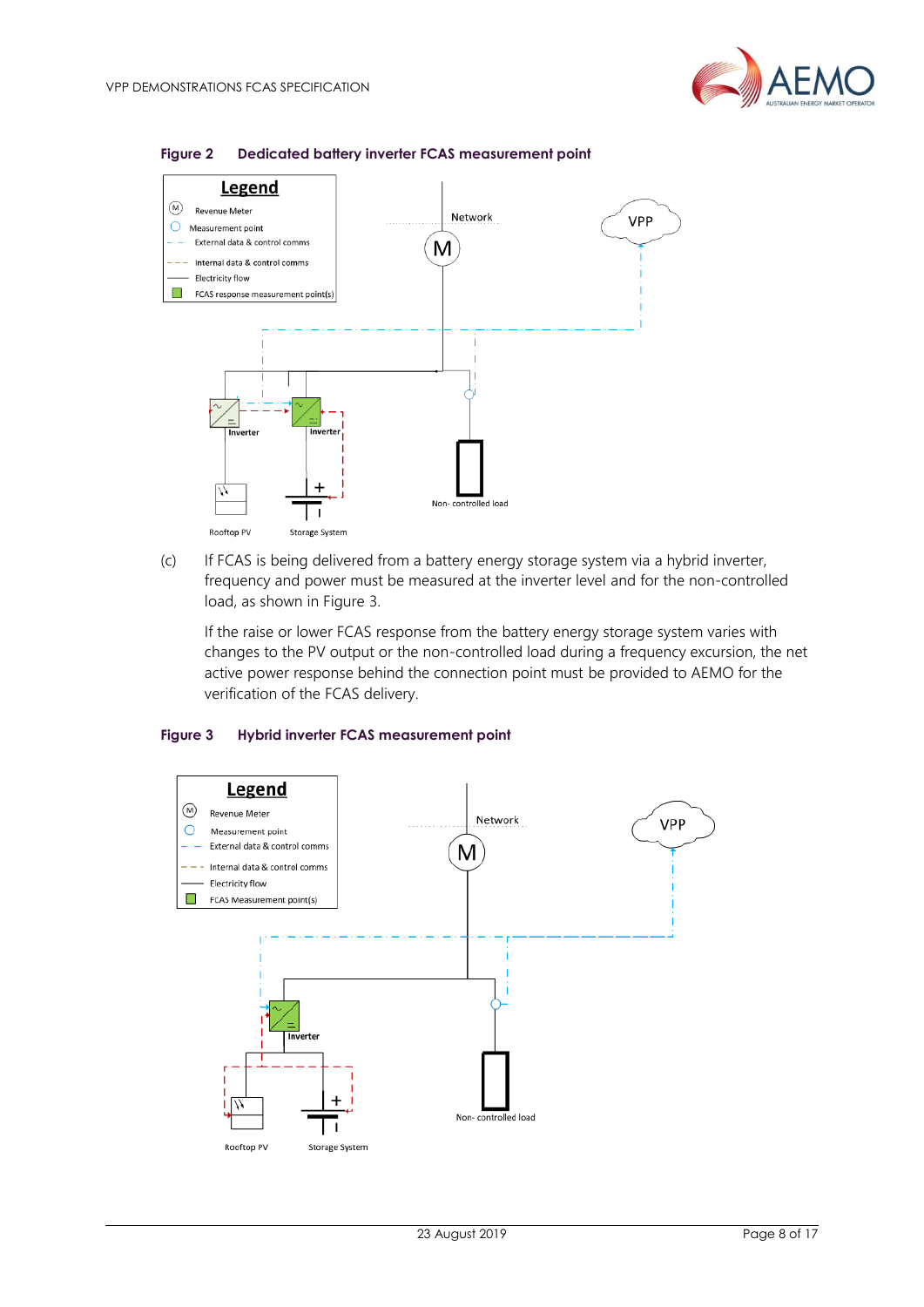

(d) If FCAS is being delivered from a battery energy storage system and from controlled loads separately, i.e. by different Dispatchable Unit IDs (DUIDs), there must be two FCAS response measurement points of frequency and power. In this example, the net load at the connection point (sampling on a time base less than or equal to 4 seconds) must also be measured for compliance purposes. One of the FCAS measurement points in this example could be from either the hybrid inverter as shown in Figure 4 or from a dedicted battery inverter as shown in Figure 2.

If the raise or lower FCAS response from the battery energy storage system varies with changes to the PV output or the non-controlled load during a frequency excursion, the net active power response behind the connection point must be provided to AEMO for the verification of the FCAS delivery.

Both frequency and power of the non-controlled load must also be measured.



**Figure 4 Hybrid inverter and load control unit FCAS measurement points**

(e) If FCAS is being delivered by a configuration of controllable devices which is not reflected in paragraphs (a)  $-$  (d) above, AEMO will consider the required measurement points for the configuration and devices in question to ensure an accurate measurement of FCAS delivery.

#### **2.1.1. Non-controlled load measurement**

The measurement of power for the non-controlled load will be used for compliance purposes to ensure that the FCAS response is not negated by the non-controlled load on purpose.

AEMO would agree to use the measurement of frequency at the inverter level only, if the measurement of power for the non-controlled load is on a common time scale as the measurement of frequency at the hybrid or battery inverter level.

The non-controlled load is not required to be directly measured if it can be calculated using measurement of net power behind the connection point, PV output, battery energy storage power and controlled load.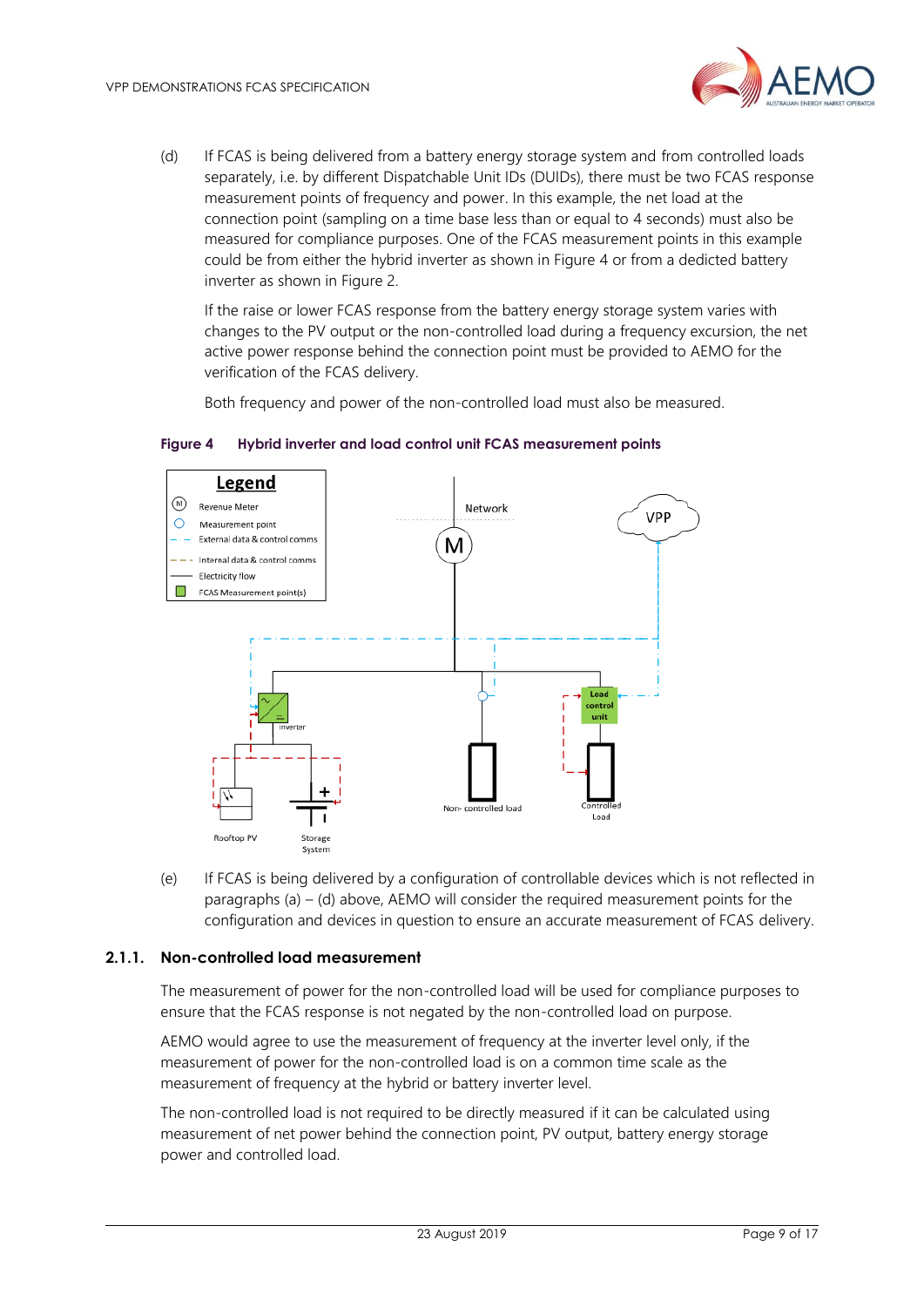

AEMO may require direct measurement of non-controlled load if a National Metering Identifier (NMI) is being registered under more than one DUID.

## <span id="page-9-0"></span>**2.2. Monitoring and recording requirements**

When recording a Raise Response of a *fast raise service*, or a Lower Response of a *fast lower service*, VPP Participants must satisfy the requirements of clause 3.6(a)(iii), (iv) and (vii) of the MASS, or one of the following alternative monitoring requirements:

- (a) High speed data samples of active power flow and Local Frequency on a time base less than or equal to 100 milliseconds at every FCAS response measurement point shown under Section 2.1. Both the aggregated and individual response from every NMI enabled to deliver the *fast service* must be provided to AEMO on request following a contingency event.
- (b) Measurements of Local Frequency and power flow must be captured on a time base less than or equal to 1 second at every FCAS response measurement point shown under Section 2.1, unless AEMO has specified as per Section 2.1.1 when one measurement of frequency would be acceptable for a *connection point*. Sufficient information should be provided to compare the Local Frequency and power flow data in a common time scale.

The provisions of 2.2.1 and 2.2.2 apply to measurement facilities for fast raise services and fast lower services only where the VPP Participant is measuring Local Frequency and power flow in accordance with paragraph (b) above.

The provisions of 2.2.3 apply to measurement facilities for fast raise services and fast lower services where a VPP Participant is measuring Local Frequency and power flow in accordance with paragraph (a) or (b) above.

#### **2.2.1. Measurement facilities for fast raise services and fast lower services**

One high speed meter (sampling of frequency on a time base less than or equal to 50 milliseconds) is required per region. The purpose of this meter to determine the expected fast FCAS response using the assigned droop setting of the variable/proportional controllers or the frequency deviation setting of the switching controllers.

#### **2.2.1.1 Variable FCAS controller**

To confirm the delivery of FCAS the following steps will be required:

(c) Based on the droop setting of the controllable devices of the VPP, the expected response will be calculated using the high-speed data of frequency. The expected aggregated FCAS response of a 5 MW VPP with facilities delivering a variable/proportional FCAS response from the edge of the Normal Operating Frequency Band (NOFB) with a droop of 0.7% is shown in Figure 5: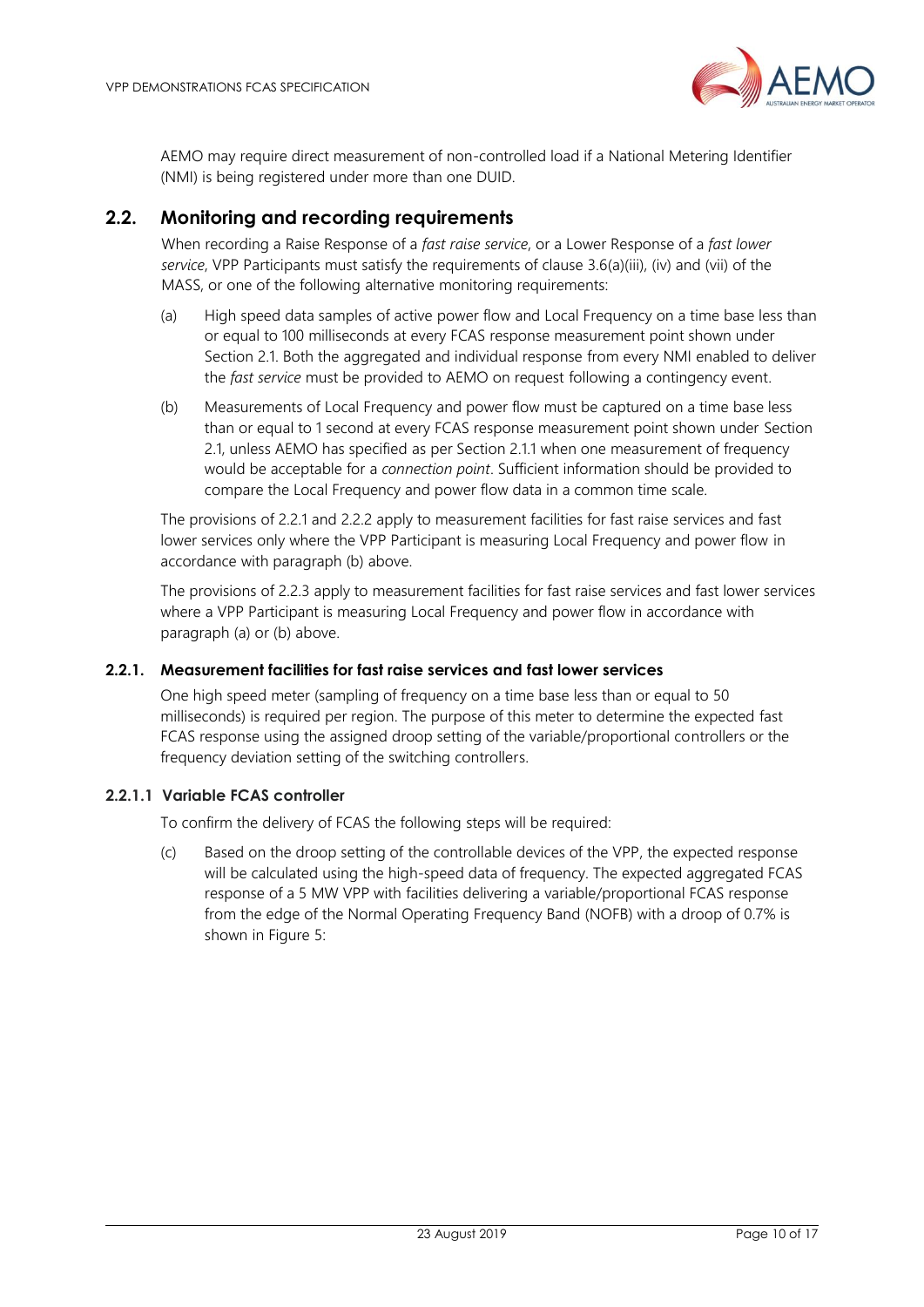



(d) If the frequency captured by the high-speed meter is as shown in Figure 6 and the VPP is enabled for 2 MW of the fast raise contingency services, the expected change in active power can be calculated using the high-speed frequency data captured.





(e) Measurement of power flow and frequency must be captured at every connection point and the sampling rate must be equal to or less than 1 second.

The actual response of the VPP following a frequency deviation is shown in Figure 7: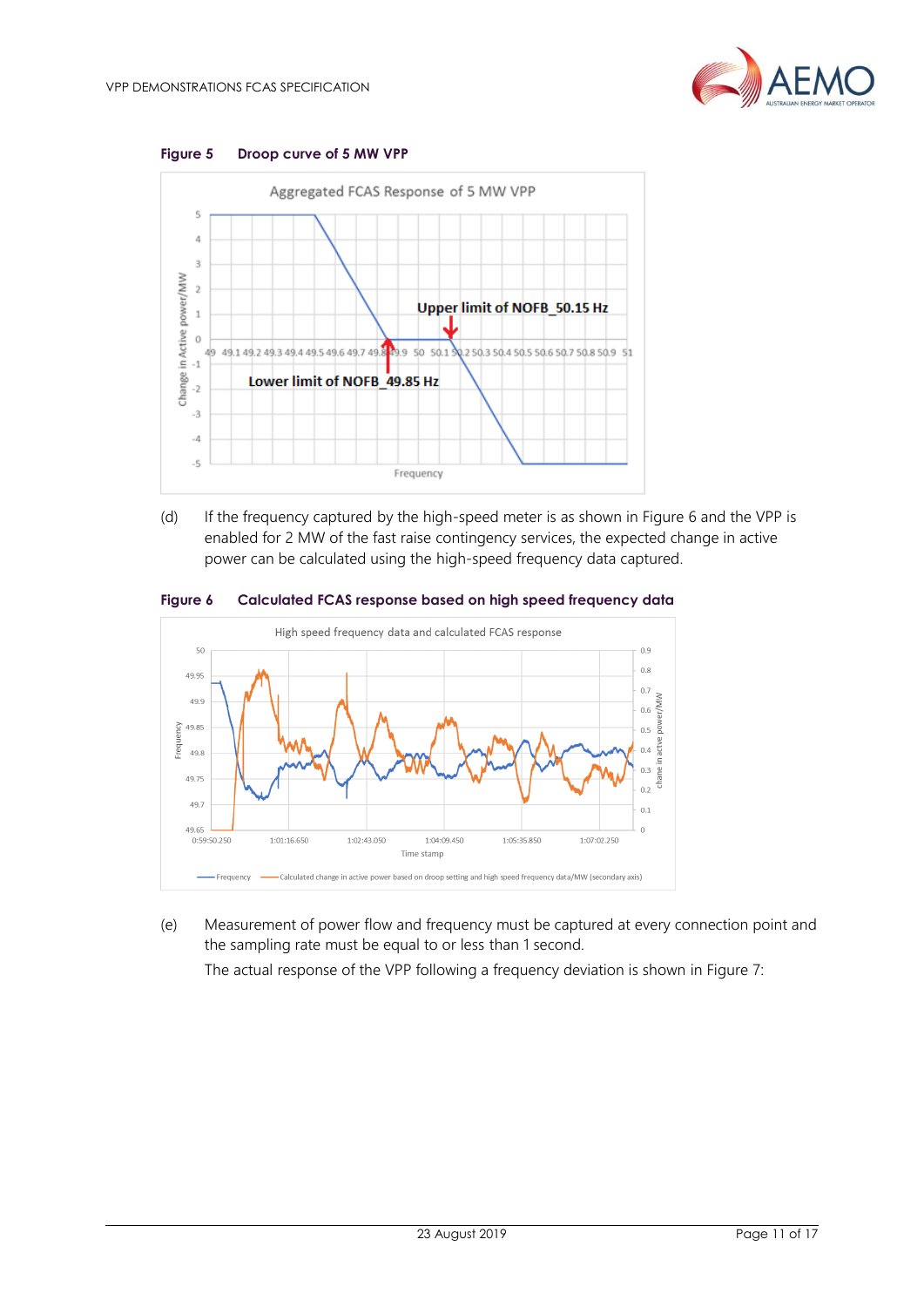



**Figure 7 Actual FCAS response following frequency deviation**

The actual change in active power measured at any time following the contingency event, must be equal to or more than the calculated FCAS response.

#### **2.2.1.2 Switching FCAS controller**

The expected aggregated FCAS response of a 5 MW VPP delivering FCAS from controllable loads only, using switching controllers with a raise service frequency deviation setting of 49.8 Hz and a lower service frequency deviation setting of 50.2 Hz is shown in Figure 8.



**Figure 8 Expected Aggregated FCAS response based on frequency deviation**

The same process used to verify the FCAS delivery from the proportional controllers, can be followed to confirm the compliance of the VPP with switching controllers, i.e, the actual power flow captured at a sampling rate of 1 second will be compared to the calculated FCAS response of the VPP based on the raise/lower frequency deviation settings and the enablement FCAS amount.

#### **2.2.2. Calculated FCAS response adjustment**

As per the calculated FCAS response required under Section 2.2.1, if the absolute value of the net power flow at the FCAS measurement point before the frequency disturbance was more than the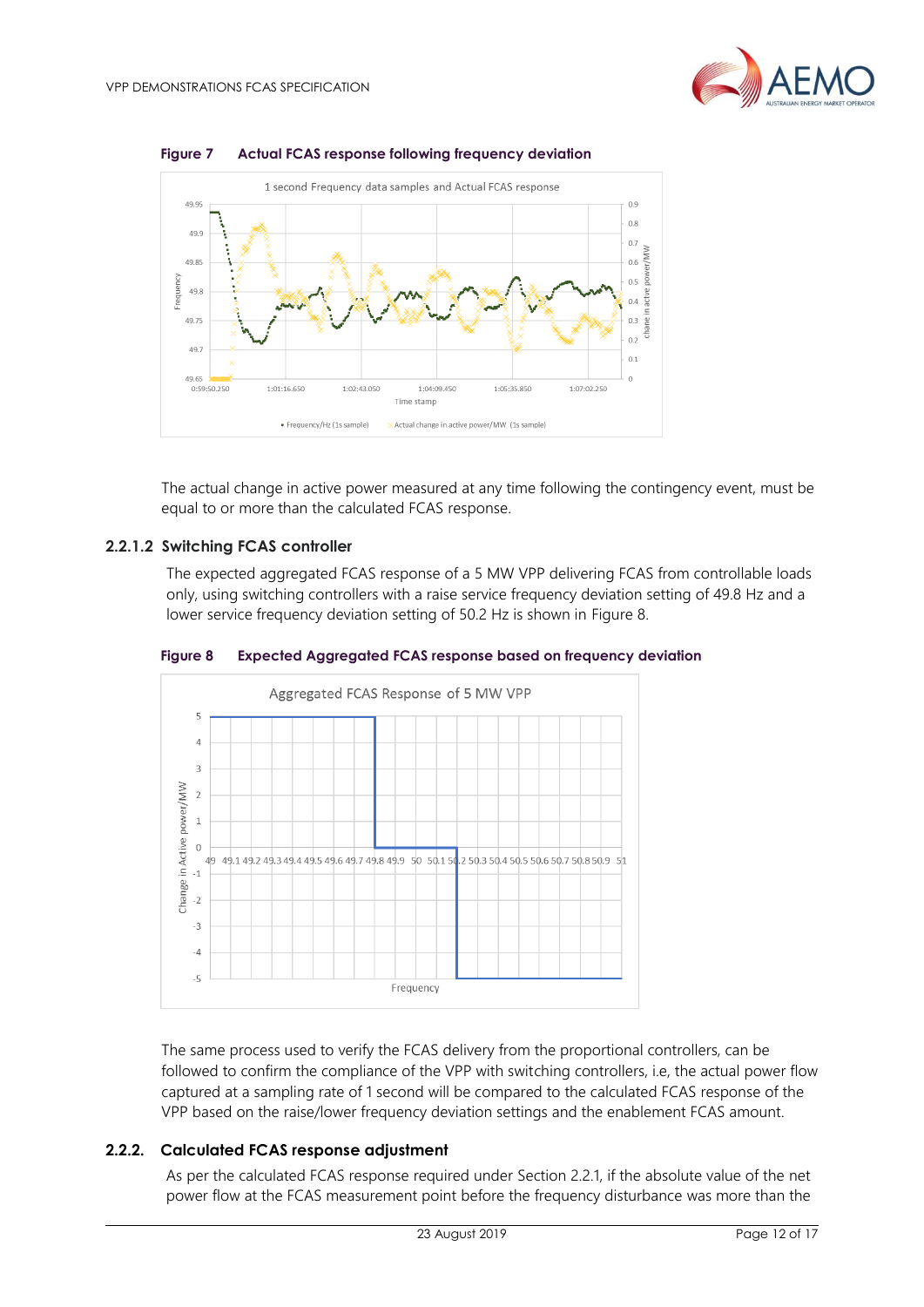

error of the measurement of the power flow, as specified under Section 2.2.3, the calculation of the FCAS response using high speed frequency data would need to take this into account.

#### **2.2.3. Metering accuracy and sampling rate**

The following measurement requirements are required to align with the metering accuracy and sampling rate specified in the MASS.

- (a) The error and the resolution of the measurement of the power flow and Local Frequency must comply with Clause 3.6a (v) and (vi) of the MASS for *fast raise services* and *fast lower services* , Clause 4.6a (iv) and (v) for *slow raise services* and *slow lower services* and Clause 5.6a (iv) and (v) for *delayed raise services* and *delayed lower services*, unless otherwise agreed by AEMO if the participant can demonstrate that measurements with the proposed error and resolution can be used to accurately determine the delivery of FCAS.
- (b) The aggregated and individual response of the DER units enabled to provide the *slow raise services, slow lower services* and *delayed raise services and delayed lower services* (sampling on a time base less than or equal to 4 seconds) must be captured and meet all the measurement facilities characteristics under MASS Section 4.6 for Slow FCAS and Section 5.6 for Delayed FCAS, unless otherwise agreed by AEMO in accordance with paragraph (a) above.

#### **2.2.4. Frequency disturbance time alignment**

The clocks associated with the meters at relevant sites that form the VPP, may record slightly differing times. To correct for this, VPP participants must time-align the data logged by each meter to the actual time the Frequency Disturbance was detected, being the time the system frequency measurement first falls outside the NOFB.

An example of how the active power flow is aggregated is provided in Appendix A.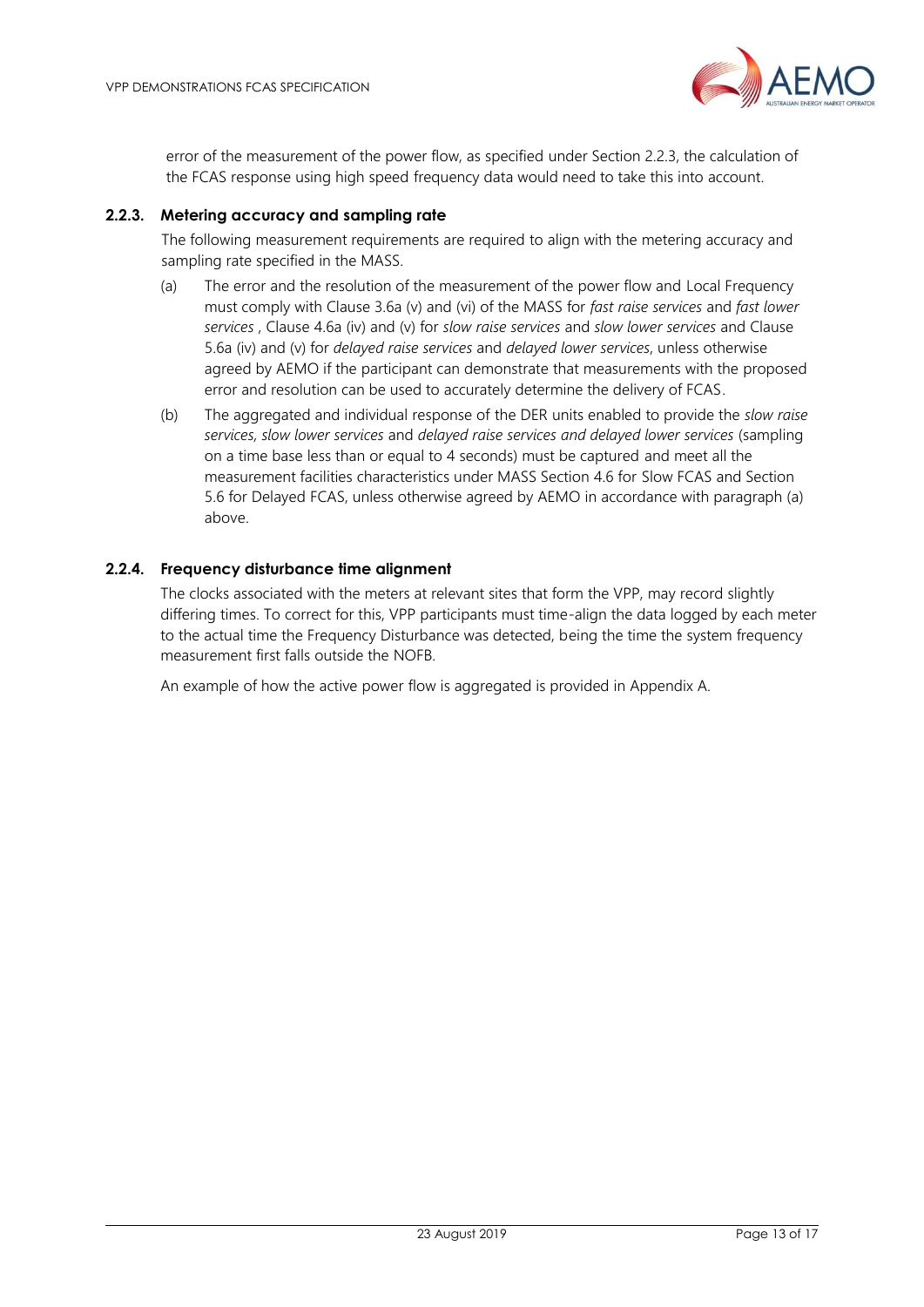

## <span id="page-13-0"></span>**3. COMPLIANCE**

The delivery of contingency FCAS from a variable/proportional controller must start no later than when the frequency has first exceeded the upper limit or lower limit of the NOFB, and for a switching controller, when the frequency first falls through its raise service frequency deviation setting or rises through its lower service frequency deviation setting.

Following a contingency event, AEMO may request participants provide the following information to verify the aggregated response of the VPP as per Clause 3.7, 4.7 and 5.7 of the MASS. In addition, AEMO may request participants provide the following additional information:

- (a) Calculated FCAS response of the VPP and high-speed data samples of frequency on a common time scale
- (b) Aggregated power flow of the VPP and frequency (extrapolated from the high speed data samples of frequency) on a common time scale
- (c) Number of DER units enabled for FCAS in each dispatch interval

As part of the FCAS assessment process, AEMO retains the right to separate technologies into distinct DUIDs. The tests required as part of the FCAS assessment to confirm whether the VPP can respond to frequency excursions to meet the requirements of this specification have been described in Appendix B. The test plan has been divided in two sections, namely the frequency injection test (lab test) and the VPP-wide test.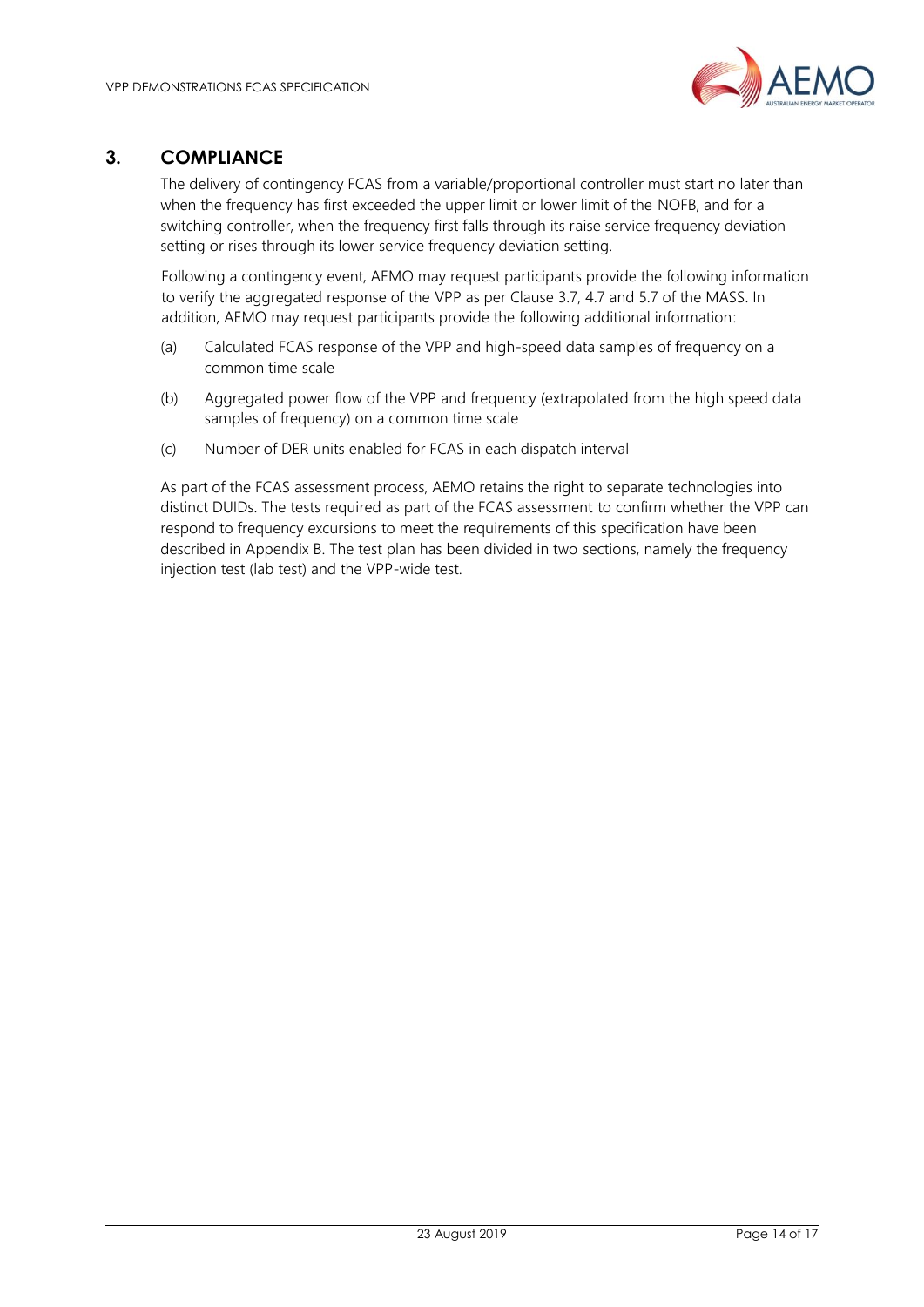

## <span id="page-14-0"></span>**APPENDIX A.**

The timestamps recorded by every measurement point in the VPP may differ. However, the start of the FCAS response will be based on the frequency observed at every measurement point. Figure 9 below shows the proportional FCAS response from measurement points from 2 different locations. Although the timestamp and frequency do not align due to the devices not being GPS synced, the aggregated FCAS response can be determined by identifying when the frequency from each location exceeded the NOFB.





When aggregating the response captured from all the measurement points of the VPP, the timestamp and the frequency data is to be extrapolated every 1 second from the high-speed meter data. Figure 10 shows the start of the FCAS response observed at different measurement points. The frequency disturbance time, t, is the same for both units when the local frequency goes below 49.85 Hz. The aggregated active power can be determined by adding the active power from t=0 seconds for all measurement points.

**Figure 10 Frequency disturbance time for 2 FCAS response measurement points**

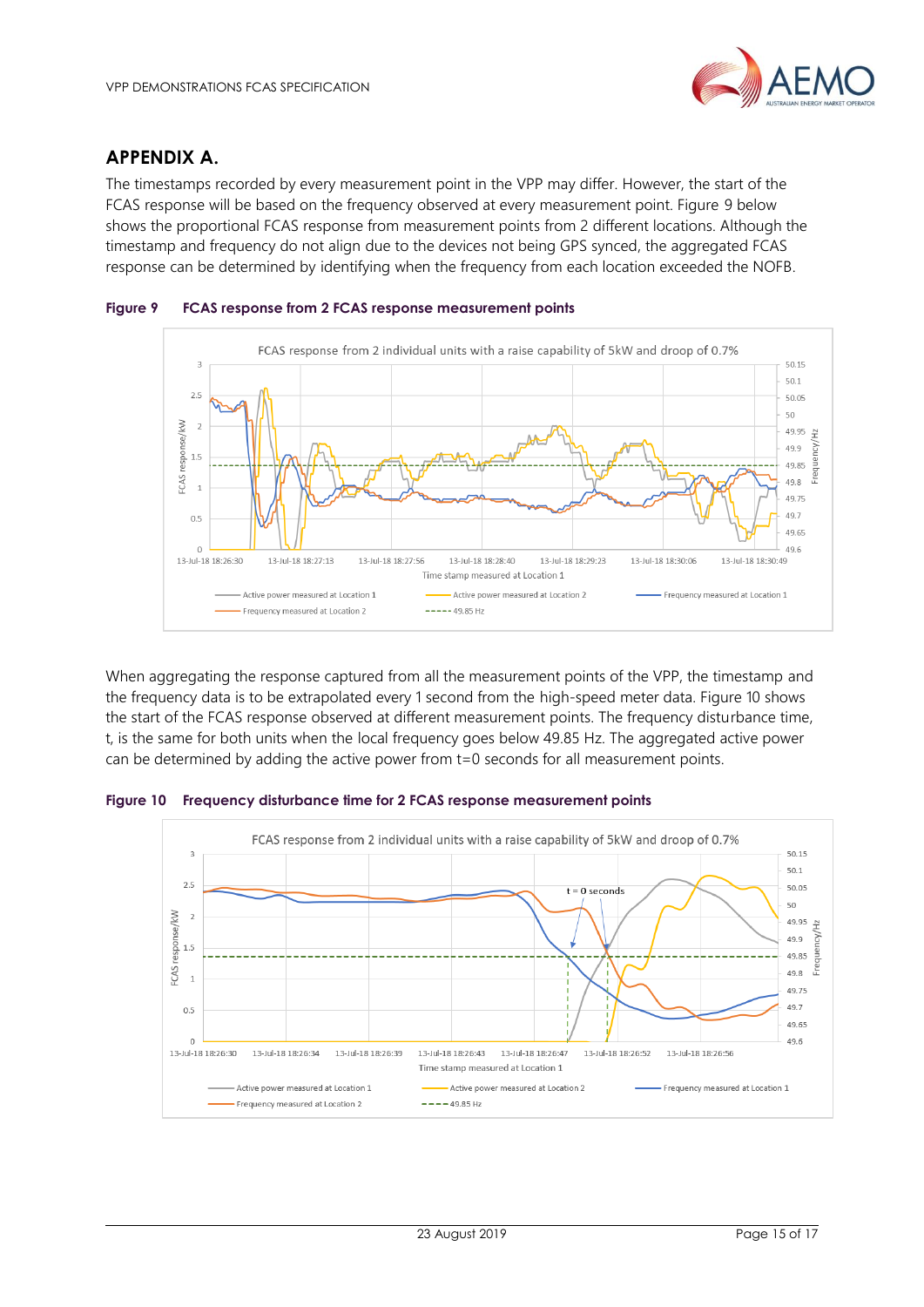## <span id="page-15-0"></span>**APPENDIX B.**

l

The test plan can be divided into 2 sections. A frequency injection test is required for every type of controllable devices to be used and a VPP wide test is conducted to demonstrate the capability of the VPP to respond to frequency deviations. Some of the requirements for the frequency injection test are from the BESS requirements for contingency FCAS registration document<sup>2</sup> published on the AEMO website.

#### **Frequency injection test**

The requirements for the frequency injection test are described below:

- 1. A single droop setting is to be chosen if the control system to provide FCAS is a proportional/variable controller. Unless agreed by AEMO, the delivery of active power must be configured to be in proportion to the local frequency.
- 2. All batteries, regardless of their capacity, may be allowed a minimum droop setting of 0.7%, unless an alternative droop limit is specified by AEMO.
- 3. The frequency signals to be injected and the expected change in active power from a battery (droop at 0.7%) with a 5 kW raise and 5 kW lower FCAS capability are shown in Figure 11 below:



#### **Figure 11 Frequency injection signals and FCAS response**

- 4. Point 'x' on the graph is where the frequency disturbance starts, and measurements of frequency and power flow must be made as follows (as per the MASS):
	- (a) For the fast contingency services, the measurements must be made at intervals of 50 milliseconds or less for a period of at least 5 seconds before the frequency disturbance time and at least 60 seconds after the frequency disturbance time.

<sup>&</sup>lt;sup>2</sup> A[t https://www.aemo.com.au/-/media/Files/Electricity/NEM/Security\\_and\\_Reliability/Ancillary\\_Services/Battery-Energy-Storage-](https://www.aemo.com.au/-/media/Files/Electricity/NEM/Security_and_Reliability/Ancillary_Services/Battery-Energy-Storage-System-requirements-for-contingency-FCAS-registration.pdf)[System-requirements-for-contingency-FCAS-registration.pdf.](https://www.aemo.com.au/-/media/Files/Electricity/NEM/Security_and_Reliability/Ancillary_Services/Battery-Energy-Storage-System-requirements-for-contingency-FCAS-registration.pdf)